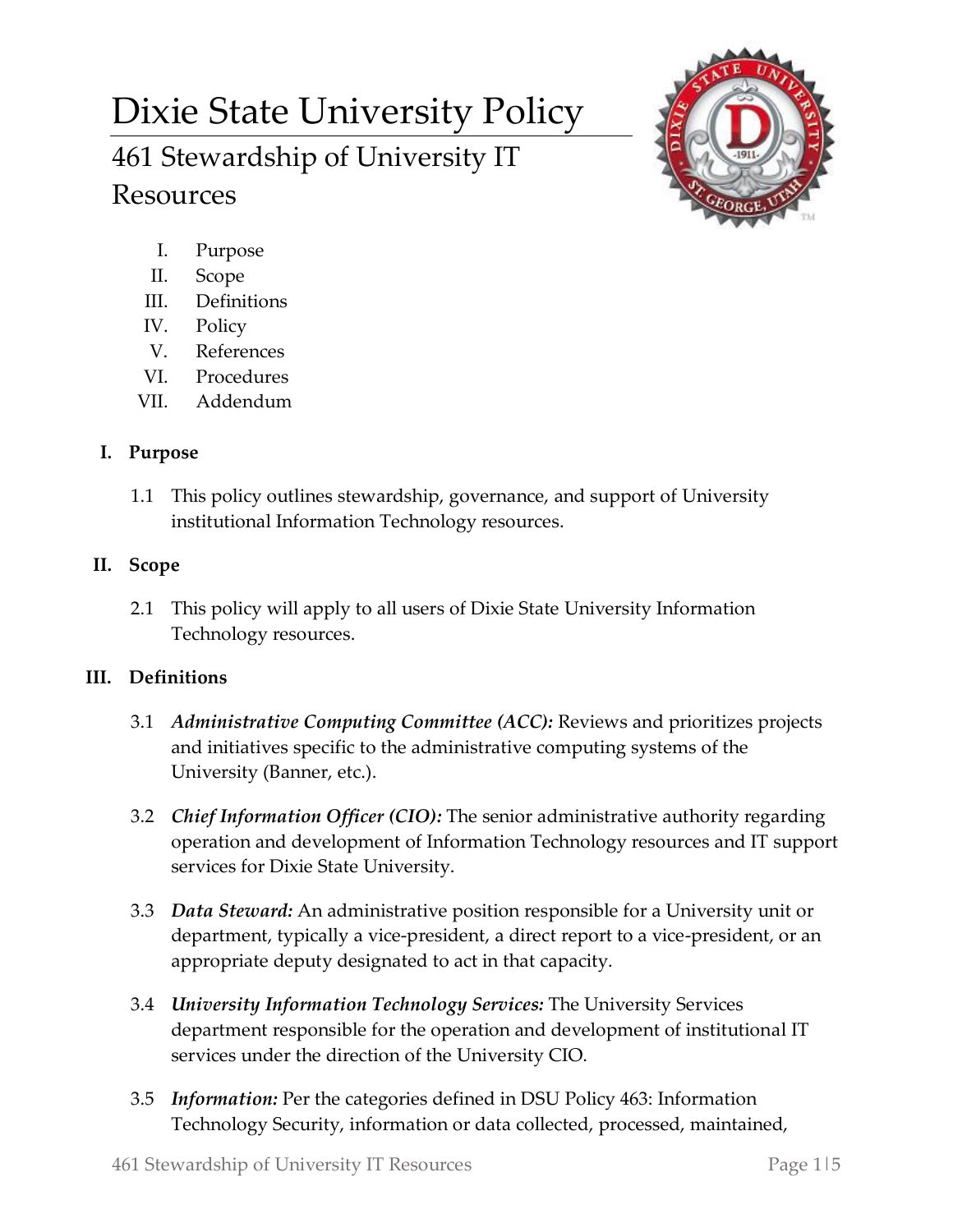stored, or otherwise used by Dixie State University in electronic form to conduct core university functions. Refer to University Policy 463, Information Technology Security, for additional definition.

- 3.6 *Information Technology Governance Committee (ITGC):* Reviews and recommends to University Council new Information Technology policies and procedures and changes to existing policies and procedures. Assists the University CIO and Data Stewards in reviewing and prioritizing IT projects and initiatives.
- 3.7 *Information Technology Resource (IT Resource):* IT systems, infrastructure, or media that provide essential services to core university functions or that display, process, transmit, store, or otherwise utilize Information.
	- 3.7.1 *Critical IT Resource:* IT resources that are required for continuing operation of the University and its critical functions. Failures or loss of critical IT resources could result in loss of critical university functions, create public safety issues, cause significant fiscal losses, or incur legal liability.
	- 3.7.2 *Institutional IT Resources:* IT resources provided by University Information Technology Services or contracted third-party (also known as "Cloud") resources for the purposes of broad institutional use. Examples include the campus network, Banner system, email system, electronic directories, storage, Dixie State University Web site, any contracted third-party equivalents, and various other servers and infrastructure.
	- 3.7.3 *Personal IT Resource:* Any IT resource not owned or otherwise provided by the University.
	- 3.7.4 *Portable Devices and Media:* An IT resource used to display, process, transmit, or store data that is easily portable. Examples include but are not limited to laptop computers, smartphones, tablet computers, optical media, magnetic tapes, removable hard drives, flash memory devices (USB thumb drives, memory cards), and other portable devices with storage capabilities.
- 3.8 *Users:* Any student, university employee, affiliate, or guest who accesses or uses University information assets and IT resources.

### **IV. Policy**

4.1 Dixie State University IT Services maintains institutional IT resources for the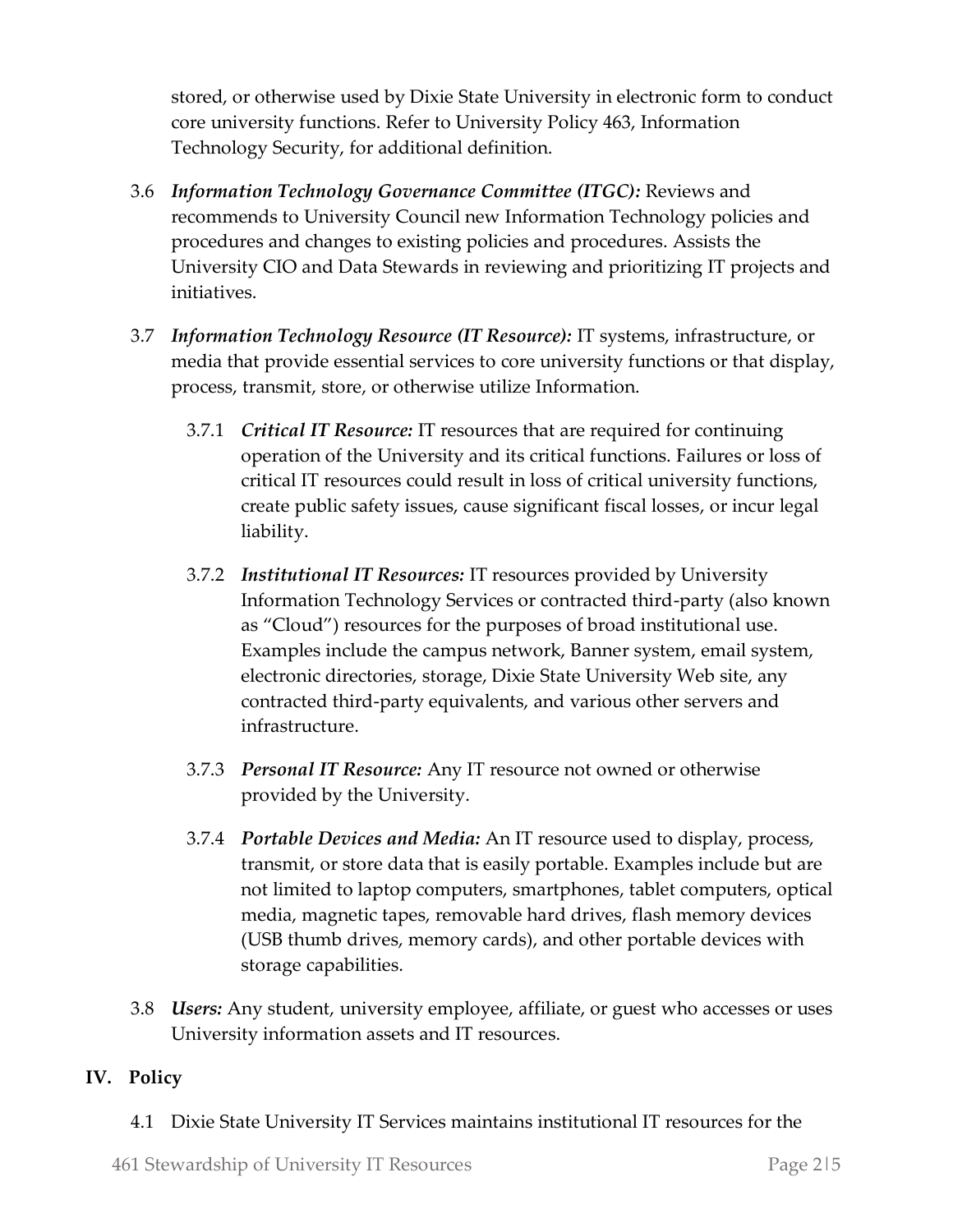benefit and use of all University students, faculty, staff, and other affiliates in fulfilling the mission of Dixie State University.

- 4.1.1 To ensure that institutional IT resources are stable, secure, and available for all University users, users are not authorized and shall not attempt to reconfigure, augment, remove, tamper with, or otherwise modify institutional IT resources or infrastructure.
- 4.1.2 Requests for additions or modification of institutional IT resources must be approved by IT Services or the University CIO, and must be performed by or under the direction of IT Services staff.
- 4.1.3 University departments and units shall not unnecessarily duplicate institutional IT resources. Departmental IT resources used for direct academic instruction may not be used beyond its intended academic scope to offer or duplicate institutional IT resources.
- 4.2 Purchasing of IT Resources
	- 4.2.1 Procurement of enterprise software, cloud services, or other IT products or services that requires support from IT Services, data feeds or integration with Institutional IT resources, commitment of IT Services funds, or that creates an ongoing maintenance obligation upon IT Services in any way, must be coordinated with IT Services before purchase. Refer to University Policy 221, University Procurement, for additional information.
	- 4.2.2 Projects incurred by purchases are subject to review and prioritization by the University CIO and the ITGC and/or ACC committees.
- 4.3 Support of IT Resources
	- 4.3.1 IT Services will develop standards, procedures, and service-level agreements regarding its operations and interaction with University constituents to ensure that it is able to effectively provide IT support and services to the institution.
	- 4.3.2 Projects and new support requests are subject to review and prioritization by the University CIO and the ITGC and/or ACC committees.
	- 4.3.3 IT Services will develop and maintain procedures regarding installation and support practices for University computer labs, server infrastructure, faculty and staff workstations, and other institutional IT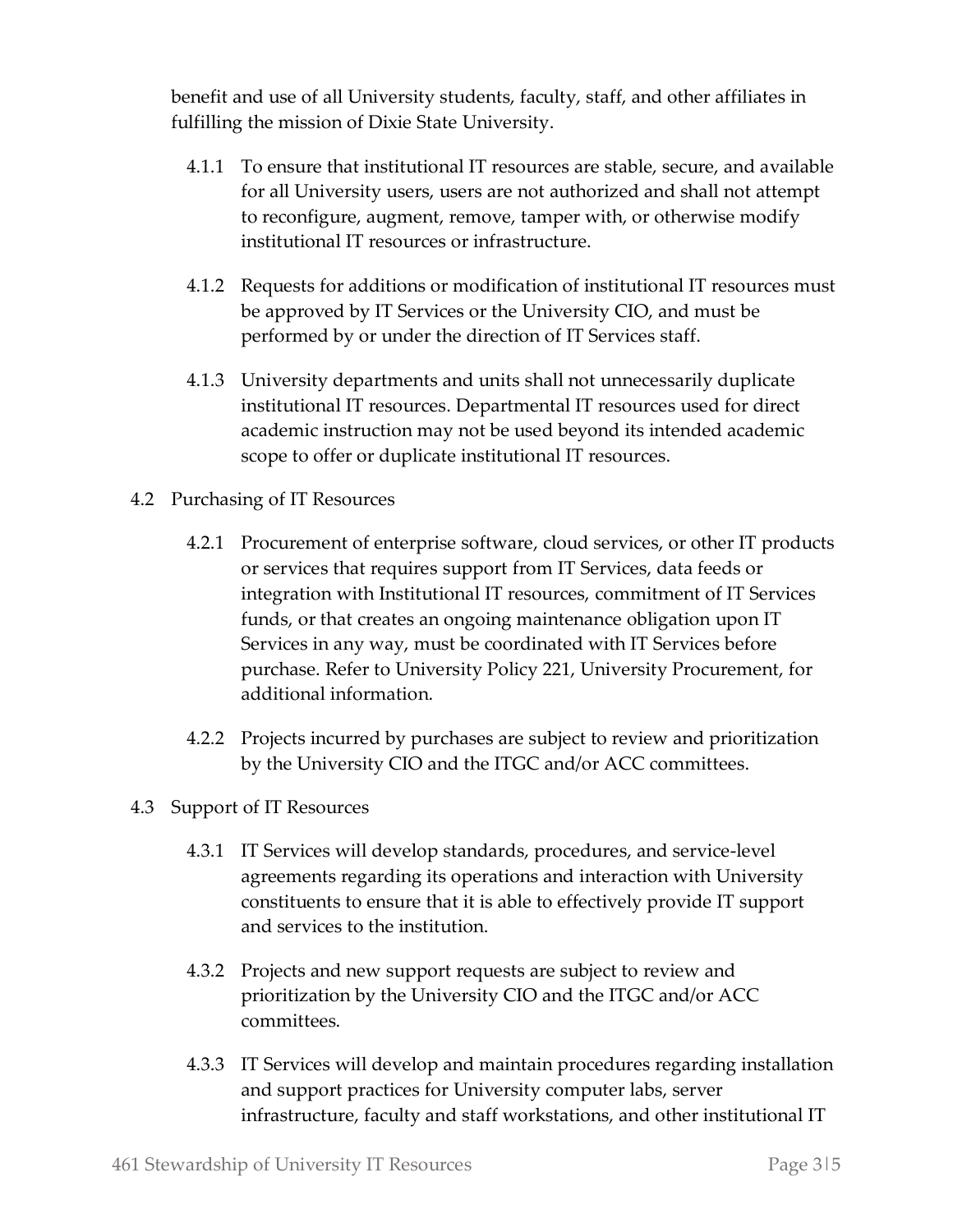resources.

- 4.3.3.1 Requests for software or hardware installation on and/or support of IT resources from IT Services outside the scope of established procedures may be subject to out-of-cycle support or installation fees.
- 4.3.4 IT Services may develop catalogs of supported IT resources (computer models, mobile devices, software, etc.) for approval by the CIO and ITGC.
	- 4.3.4.1 Technical support from IT Services of devices and software outside the approved support catalogs may not be available from IT Services or may incur additional support charges.

#### 4.4 Software Licensing

- 4.4.1 All software used by DSU students, faculty, and staff for university functions on university or personally-owned IT resources must be appropriately licensed.
- 4.4.2 IT Services shall manage and maintain all institutional software licensing.
- 4.4.3 Departments may manage and maintain departmental software licensing, but shall coordinate with IT Services to ensure minimal overlap and duplication of software licensing.
- 4.5 The University CIO and IT Services are authorized to develop and maintain additional standards, procedures, and service-level agreements as needed to ensure that institutional IT resources are supported effectively.
- 4.6 Users in violation of this policy may be subject to sanctions in accordance with University disciplinary policies.

#### **V. References**

- 5.1 Dixie State University Policy 221 University Procurement
- 5.2 Dixie State University Policy 463 Information Technology Security

#### **VI. Procedures**

**VII. Addendum**